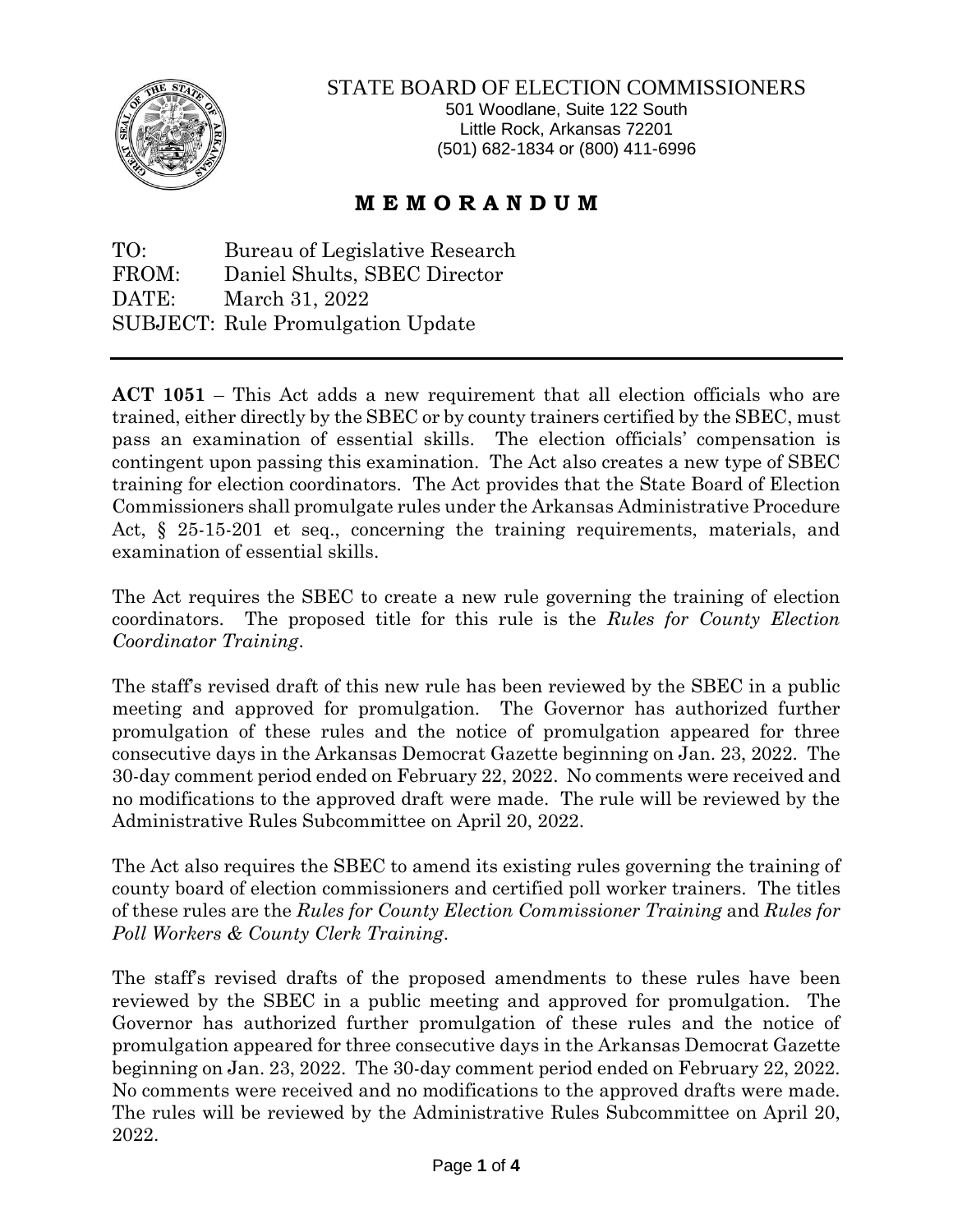**ACT 249** – This Act modifies the constitutional requirements related to the process of verifying your voter registration with a Photo ID by eliminating an alternative procedure that allowed a voter to vote provisionally and have their ballot counted by signing an affirmation but without showing a Photo ID. The changes implemented by the Act required the SBEC to amend its existing rules governing the implementation of the photo ID law and provisional voting.

The amendments to the *Rules on Poll Watchers, Vote Challenges, and Provisional Voting* amendments have been reviewed by the SBEC and approved for promulgation. The Governor has authorized further promulgation of this rule and the notice of promulgation appeared for three consecutive days in the Arkansas Democrat Gazette beginning on Jan. 23, 2022. The 30-day comment period ended on February 22, 2022. No comments were received and no modifications to the approved draft were made. The rule will be reviewed by the Administrative Rules Subcommittee on April 20, 2022.

The amendments to the *Rules for the Verification of Voter Registration* have been reviewed by the SBEC in a public meeting and approved for promulgation. The Governor has authorized further promulgation of this rule and the notice of promulgation appeared for three consecutive days in the Arkansas Democrat Gazette beginning on Jan. 23, 2022. The 30-day comment period ended on February 22, 2022. No comments were received and no modifications to the approved draft were made. The rule will be reviewed by the Administrative Rules Subcommittee on April 20, 2022.

**ACT 756** – This Act modifies the SBEC's process for filing citizen complaints regarding a violation of election or voter registration law by expanding the time to file, expanding the SBEC's jurisdiction, and by implementing a new resolution entitled "institute corrective actions."

The existing rule governing these complaints must be adjusted to accommodate the requirements of this Act. The title of the existing rule which requires an amendment is the *Rules of Procedure for Citizen Complaints Regarding Violations of State Election and Voter Registration Laws.* 

The staff's revised draft of this amendment has been reviewed by the SBEC in a public meeting and approved for promulgation. The Governor has authorized further promulgation of this rule and the notice of promulgation appeared for three consecutive days in the Arkansas Democrat Gazette beginning on Jan. 23, 2022. The 30-day comment period ended on February 22, 2022. No comments were received and no modifications to the approved draft were made. The rule will be reviewed by the Administrative Rules Subcommittee on April 20, 2022.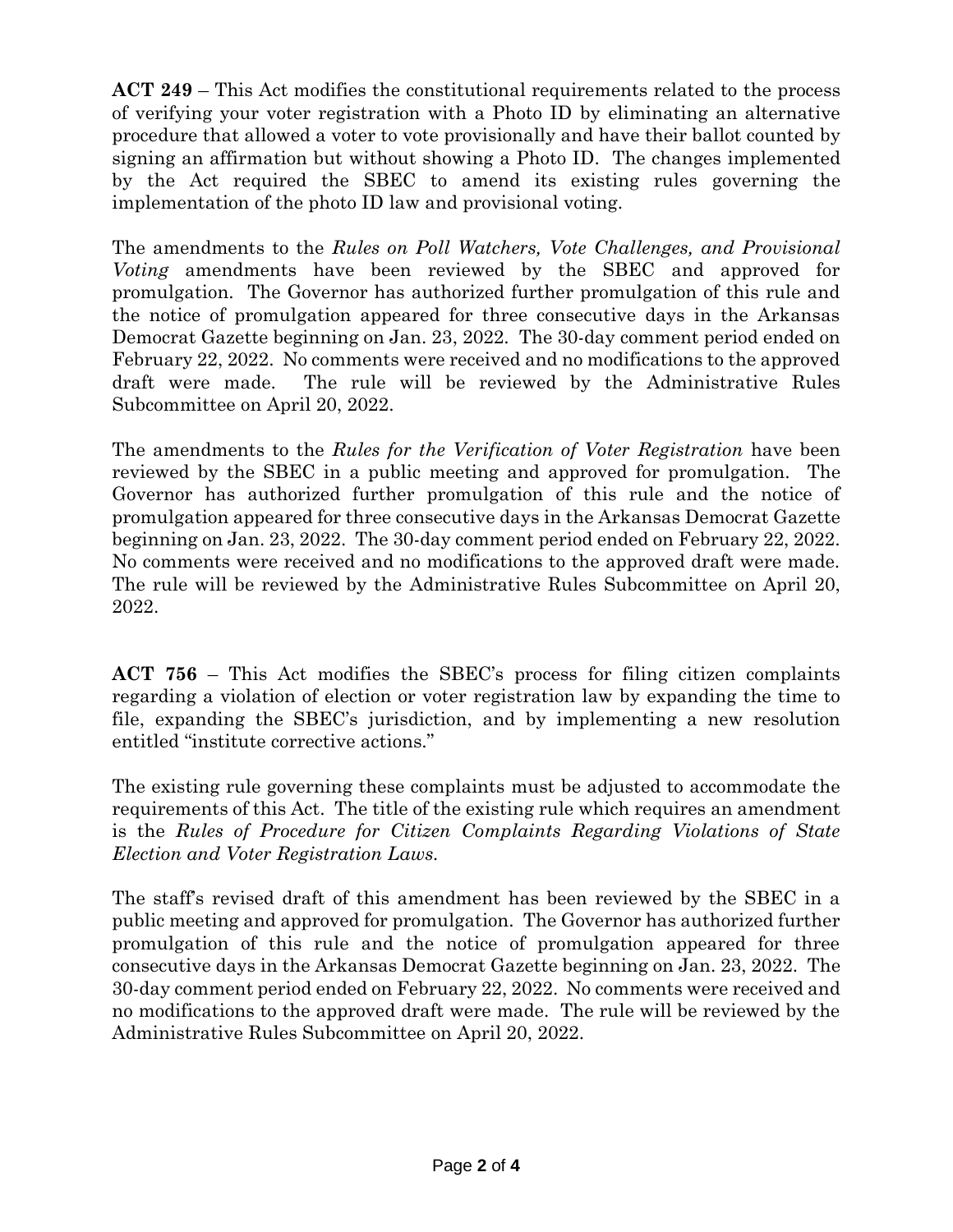**ACT 974** – This Act modifies the SBEC's process for filing citizen complaints regarding a violation of election or voter registration law by creating two new resolutions to a complaint including decertification of a local election official and "taking over" a county's election.

The existing rule governing these complaints must be adjusted to accommodate the requirements of this Act. The title of the existing rule which requires an amendment is the *Rules of Procedure for Citizen Complaints Regarding Violations of State Election and Voter Registration Laws.* 

The staff's revised draft of this amendment has been reviewed by the SBEC in a public meeting and approved for promulgation. The Governor has authorized further promulgation of this rule and the notice of promulgation appeared for three consecutive days in the Arkansas Democrat Gazette beginning on Jan. 23, 2022. The 30-day comment period ended on February 22, 2022. No comments were received and no modifications to the approved draft were made. The rule will be reviewed by the Administrative Rules Subcommittee on April 20, 2022.

**ACT 727** – This Act provides that the activities of a poll watcher are subject to "reasonable restrictions prescribed by the SBEC." Restrictions of this kind will meet the definition of a Rule under the APA.

The changes implemented by the Act requires the SBEC to amend its rule governing poll watchers. The title of the rule to be amended is the *Rules on Poll Watchers, Vote Challenges, and Provisional Voting*.

The staff's revised draft of this amendment has been reviewed by the SBEC in a public meeting and approved for promulgation. The governor has authorized further promulgation of this rule and the notice of promulgation appeared for three consecutive days in the Arkansas Democrat Gazette beginning on Jan. 23, 2022. The 30-day comment period ended on February 22, 2022. No comments were received and no modifications to the approved draft were made. The rule will be reviewed by the Administrative Rules Subcommittee on April 20, 2022.